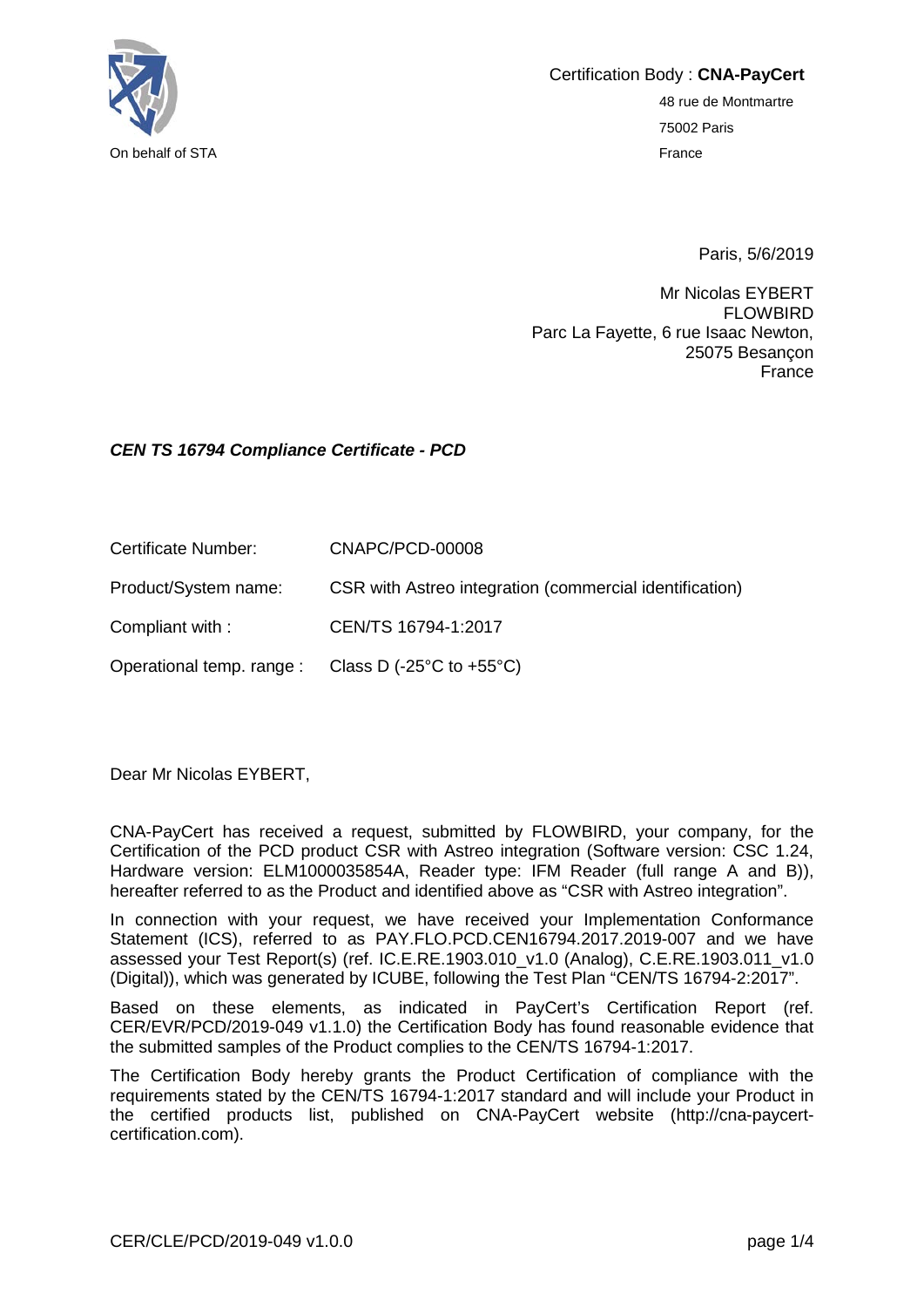

Certification Body : **CNA-PayCert** 48 rue de Montmartre 75002 Paris On behalf of STA France Controller Controller Controller Controller Controller Controller Controller Controller

Please note that the present Certification is subject to the following terms and conditions as listed hereafter :

i) The present Certification is granted on the basis of the Smart Ticketing Alliance Certification Policy and therefore is valid as of today and will expire on the 5/6/2026

ii) If the Product is changed, FLOWBIRD must notify the Certification Body of this fact in writing. Any change in the Product that may generate a different behaviour with respect to the CEN/TS 16794-1:2017 standard or a difference in the Product Implementation Conformance Statement will be considered a major modification subject to a new evaluation in order to maintain the present Certification.

iii) The present Certification granted to FLOWBIRD for the above referenced Product is non-transferable to any other vendor.

The Certification Body has the right to terminate or revoke the Certification should any of the aformentionned terms and conditions be not respected.



Name: Ludovic VERECQUE

Title: General Manager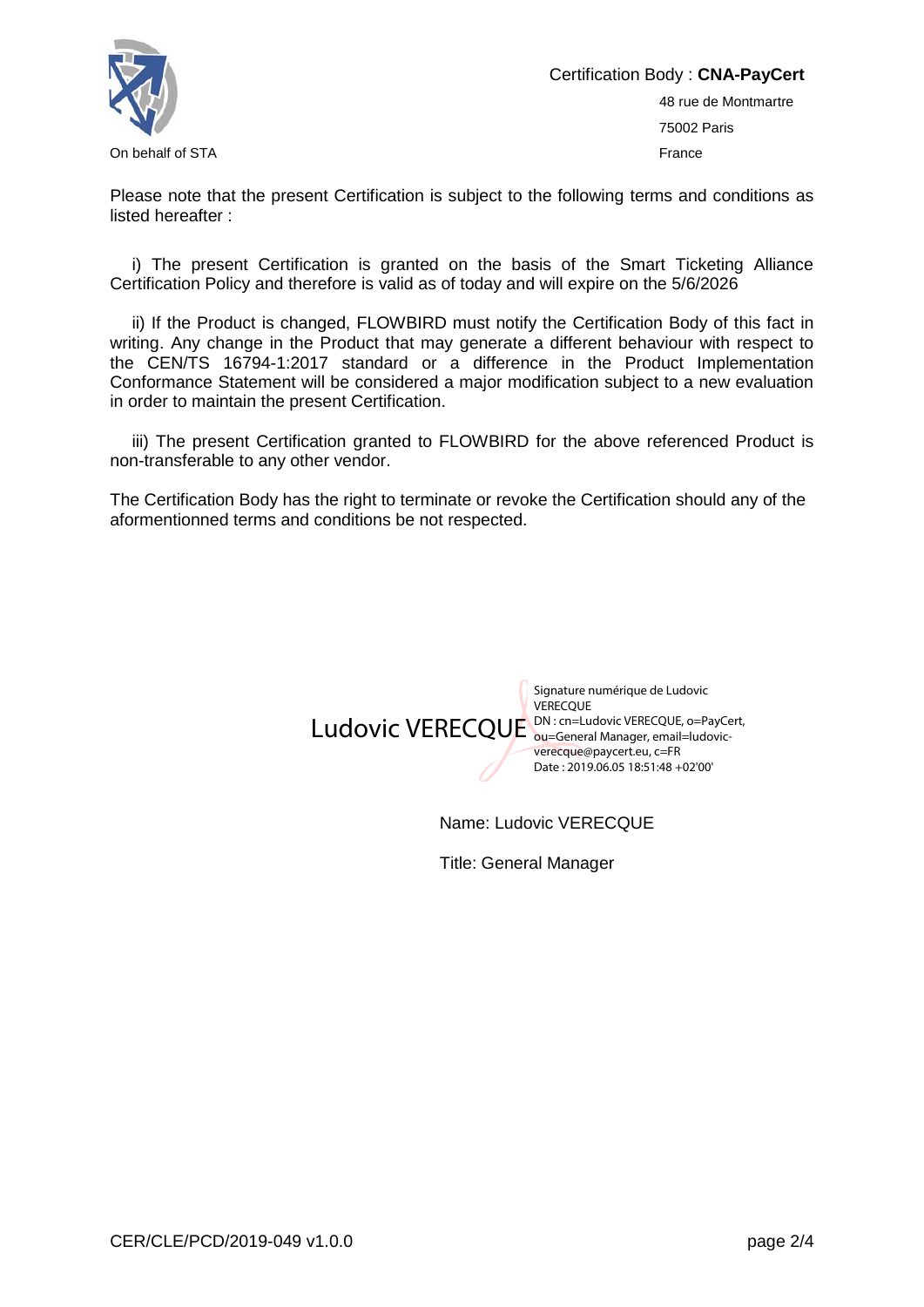

Certification Body : **CNA-PayCert** 48 rue de Montmartre 75002 Paris On behalf of STA France

## **a. PCD Product Description**

[PCD1] Administrative data

[PCD1.1] (\*) Brand name: FLOWBIRD [PCD1.2] (\*) Trade name: Cless Smart Reader (CSR) with ASTREO integration [PCD1.3a] (\*) Hardware version: ELM1000035854A [PCD1.3b] (\*) Software version: CSC 1.24 [PCD1.4] (\*) Reference of the contactless reader or antenna module: CPL528+ MUX585+ ANT585 [PCD1.4a] (\*) Hardware version of the contactless reader or antenna module: 10089-41-D 18045-10-A [PCD1.4b] (\*) Software version of the contactless reader or antenna module: CSC 1.24 [PCD1.5] (\*) EMVCo Approval number (if applicable): Not applicable

## **b. PCD General Technical Characteristics**

[PCD2.1] (\*) PT Reader Type: IFM Reader (Full range A and B)

[PCD2.2] (\*) Transaction supported when more than one PICC in the field: No

[PCD2.3] (\*) Operational temperature range supported: Class D (-25°C to + 55°C)

[PCD2.7] (\*) Reference of the PCD Zero Point – Range A (target ID marked on sample or photo or diagram)



[PCD2.11] (\*) Reference of the PCD Zero Point – Range B (target ID marked on sample or photo or diagram)